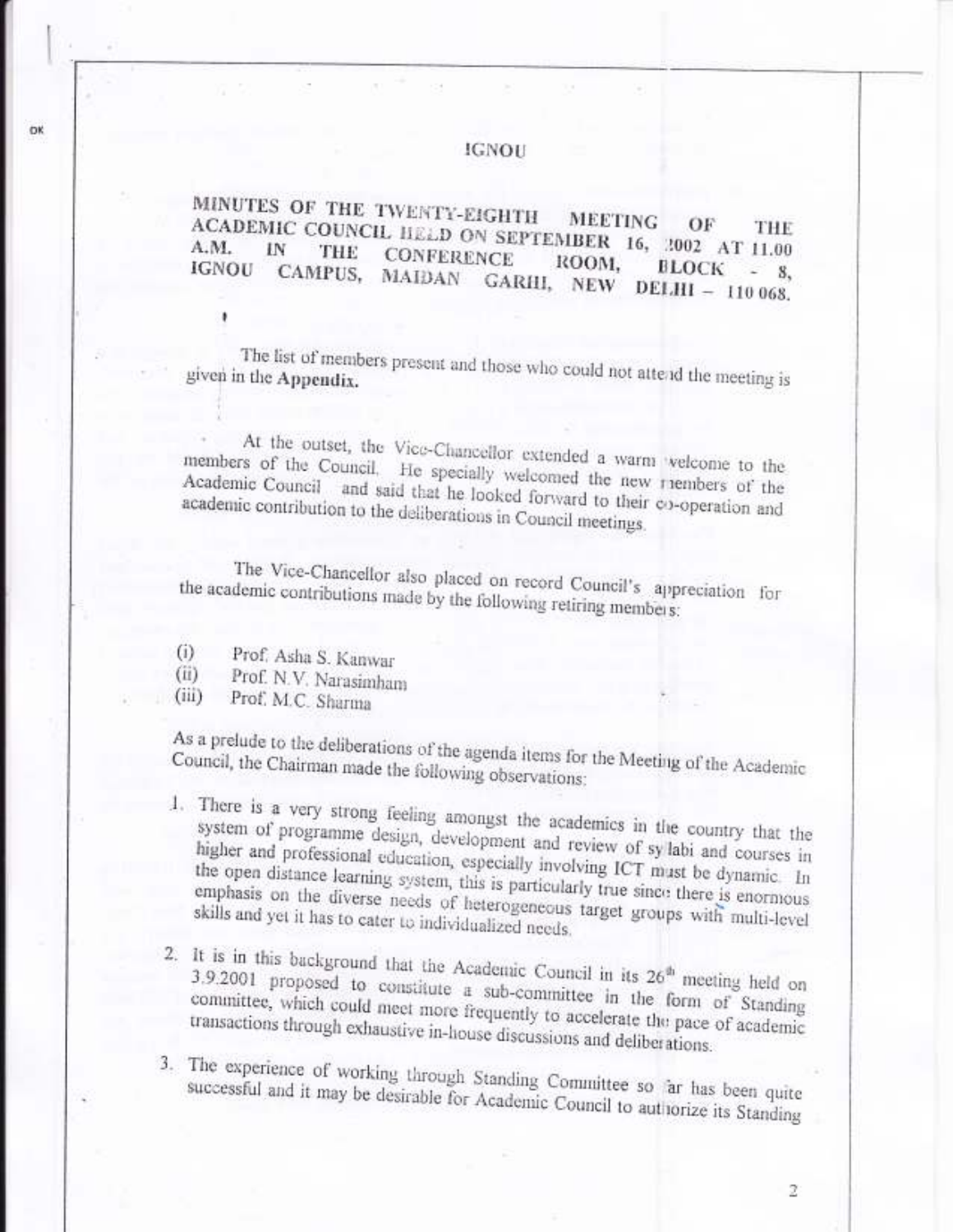Committee to act on its behalf and make recommendations wherever necessary for consideration of the full Academic Council.

- 4. The recommendations of the Standing Committee pertaining to major policy aspects should be communicated to the members of Academic Council from time to time. However, the recommendations of the Standing Committee, which are urgent in nature, could come in force from the date indicated by the committee or the date of the meeting and may be valid till the Academic Council consider the recommendations and takes a decision.
- 5. The Chairman also requested the members to help the University to emerge as a visible, vibrant and inter-institutional research centre in distance education. Though IGNOU is making a lot of effort to promote education and research in the ODL, yet the ambience of a national institute with focussed research needs to be Since IGNOU is also providing academic expertise and further enhanced. technical leadership through Distance Education Council, it should be our endeavour to develop more inter-institutional special centres or consortia for collaboration in advanced level research.
- 6. The Chairman highlighted the role of IGNOU as a nodal agency for taking education to the unreached through electronic media. In particular, he informed the Council that Hon'ble Minister for Human Resource Development inaugurated the seventh FM radio station at Bhopal on 13.9.2002 and that the University shall have a cooperative of 40 such stations. He emphasized that to meet the enormous demand of software in the emerging scenario, there is an urgent need to create a forum for academics from different universities and other institutions of higher learning to work together continuously so that increasing demand of software is met through trained faculty in newer media technologies.
- 7. Apprising the council that several countries have requested IGNOU to supply the course material produced by it for students of their universities, the Chairman emphasized that it is indicator of the quality of the course materials produced by IGNOU and academic faculty deserved appreciation.
- 8. The Chairman also informed the members with some satisfaction that IGNOU's capabilities and credibility to provide leadership in ODL have been well recognized by international organisation like UNESCO, UNESCO, New Delhi Office and other Regional Offices have finalized major plans and projects for IGNOU-UNESCO collaborative initiatives in some major concerns of education and training in different regions of the World. He also mentioned that recently teleconferencing was arranged by MHRD with WIPO, a constituent of UN with headquarters at Geneva. Subsequently, the WIPO Worldwide Academy has proposed to offer a joint Distance Learning Programme with IGNOU. It is going to be considered in the Academic Council as an additional agenda item.

As a follow up to the above observations of the Chairman, the Council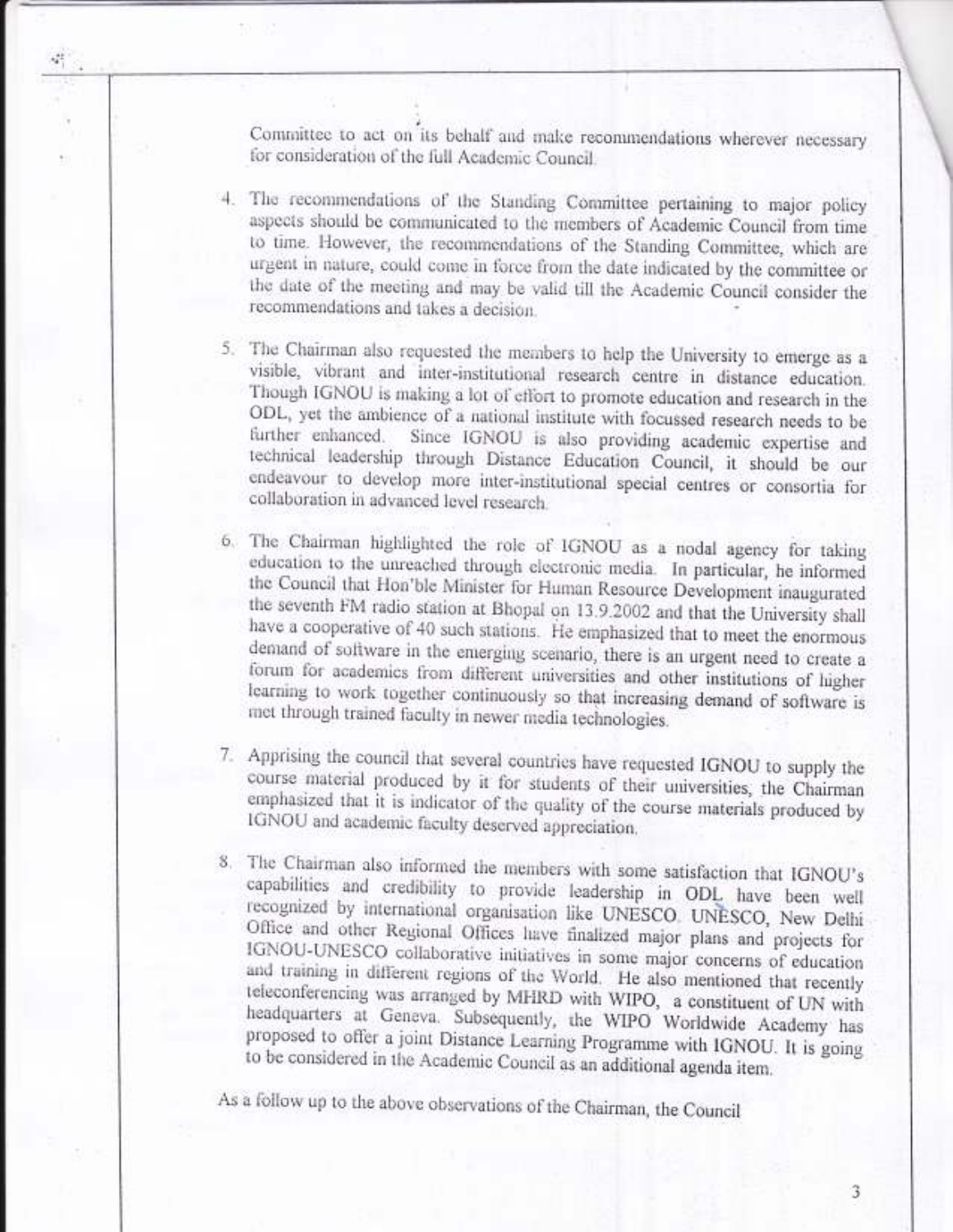appreciated the functional working of the Standing Committee of the Academic Council enabling the University a thorough in-house discussion before different proposals/recommendations are placed before the Academic Council for its consideration. It was also suggested that major recommencations of the Standing Committee should be recorded in bold prints to attract special attention of the

desired that the programme on IPR is in keeping with the need of time and the lead taken by the university is praise worthy.

· suggested that the University may also consider more elaborate arrangement with UGC and other similar organisations for strengthening and facilitating teacher training through interactive multimedia as well as the distance mode since a large number of faculty members remain untrained due to availability of such programmes only through the traditional mode by institutions like ASC.

The Chairman then requested Prof. S C Garg, Pro-Vice Chancellor to present the

ITEM NO. 1

# TO CONFIRM THE MINUTES OF THE 27TH MEETING OF THE ACADEMIC COUNCIL HELD ON MAY 23, 2002 AND TO NOTE THE ACTION TAKEN THEREON

 $AC23.1.1$ 

Presenting the items formally, Prof. Garg, Pro Vice-Chancellor pointed out that no comments were received on the Minutes of the 27<sup>th</sup> Meeting of the Academic Council. In view of this, he requested the Council to confirm the minutes. The Academic Council, confirmed the minutes as such.

ITEM NO. 2 TO NOTE THE DECISIONS TAKEN IN THE 4<sup>TH</sup> AND STH MEETINGS OF THE ACADEMIC COUNCIL'S STANDING COMMITTEE HELD ON JUNE 10, 2002 AND SEPTEMBER 02, 2002 RESPECTIVELY

 $AC28.2.1$ 

Prof. S.C. Garg, Pro Vice-Chancellor made a brief presentation on the Minutes of the  $4^{th}$  and  $5^{th}$  meetings of the Academic Council's Standing Committee held on June 10, 2002 and September 02, 2002 respectively. He highlighted the following two important decisions of the Standing Committee; i) in future the Directors of the Schools shall be expected to report the progress of work in the programmes relating to their Schools in the Standing Committee meeting bi-yearly, ii) if approval of Academic Council or its Standing Coming has not been accorded to any programme approved by the School Boa d within a period of two years, the same will require reconsiderat on by the School Fle then explained the details of various proposals transacted by the Standing Committees.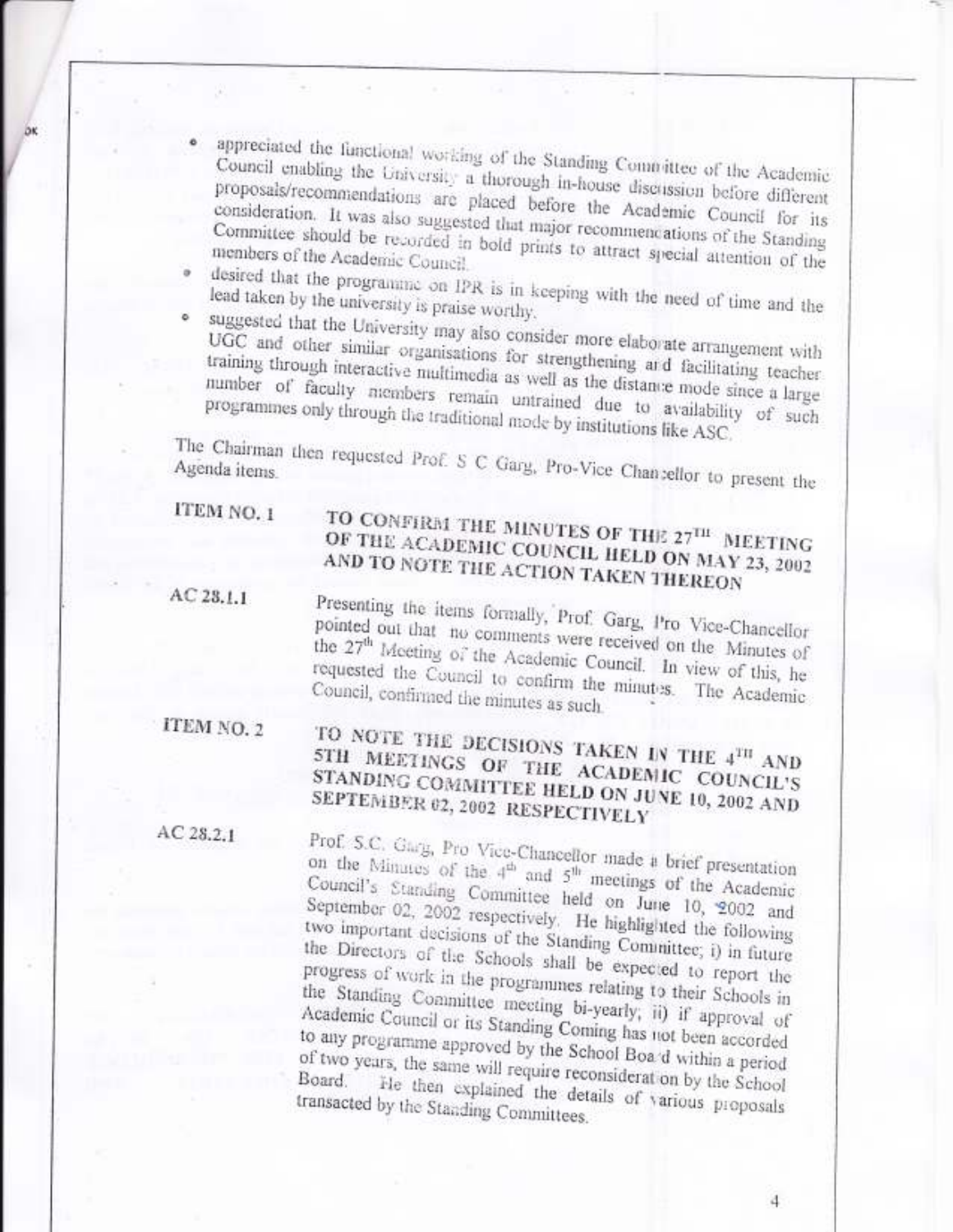- $AC28.2.2$ The Council noted that the Standing Committee meetings have accelerated the academic processes, which is a welcome . development. It was also pointed out that the words 'TO NOTE' be substituted by the words 'TO CONSIDER AND APPROVE' so that formal approval is accorded to the recommendations made by the Academic Council's Standing Committee.
	- With these suggestions, the Council AC 23.2.3 approved the recommendations of the  $4<sup>th</sup>$  and  $5<sup>th</sup>$  meetings of the Academic Council's Standing Committee.

#### ITEM NO. 3 TO CONSIDER THE **MATTER RELATING** TO **CONFERMENT OF THE DEGREE OF honoris causa**

 $AC28.3.1$ Prof. S.C. Garg, Pro Vice-Chancellor drew attention of the Council to the provision of conferment of the degree of honoris causa to eminent person(s) in the field of education. In the 5<sup>th</sup> meeting of the Academic Council's Standing Committee held on September 02, 2002, the Vice-Chancellor was authorized to constitute a Search Committee to consider and recommend names received from Directors of Schools for consideration and approval of the Academic Council for conferment of the degree of honoris causa.

 $AC28.3.2$ The Search Committee comprising Prof. S.K. Joshi, Prof. V.R. Mehta, Prof. K.B. Pawar and Prof. S.C. Garg, Convenor recommended the names of the following eminent educationists for conferment of degree of honoris causa at the next Convocation:

> Sir John Daniel, ADG, UNESCO  $1$ .

 $2.1$ Dr. K. Kasturirangan, Chairman, ISRO

The Council unanimously approved the proposal for further necessary action

AC 28.3.3

 $1 - 77$ 

While deliberating on the name of another brilliant academic, the Academic Council authorized the Chairman to take necessary action in the light of recommendations of the Search Committee.

ITEM NO. 4 TO **CONSIDER** THE **ORDINANCE** ON **ESTABLISHMENT** OF **CENTRE** ON **INTER-**UNIVERSITY CONSORTIUM FOR TECHNOLOGY **ENABLED FLEXIBLE EDUCATION AND** DEVELOPMENT (IUC-TEFED)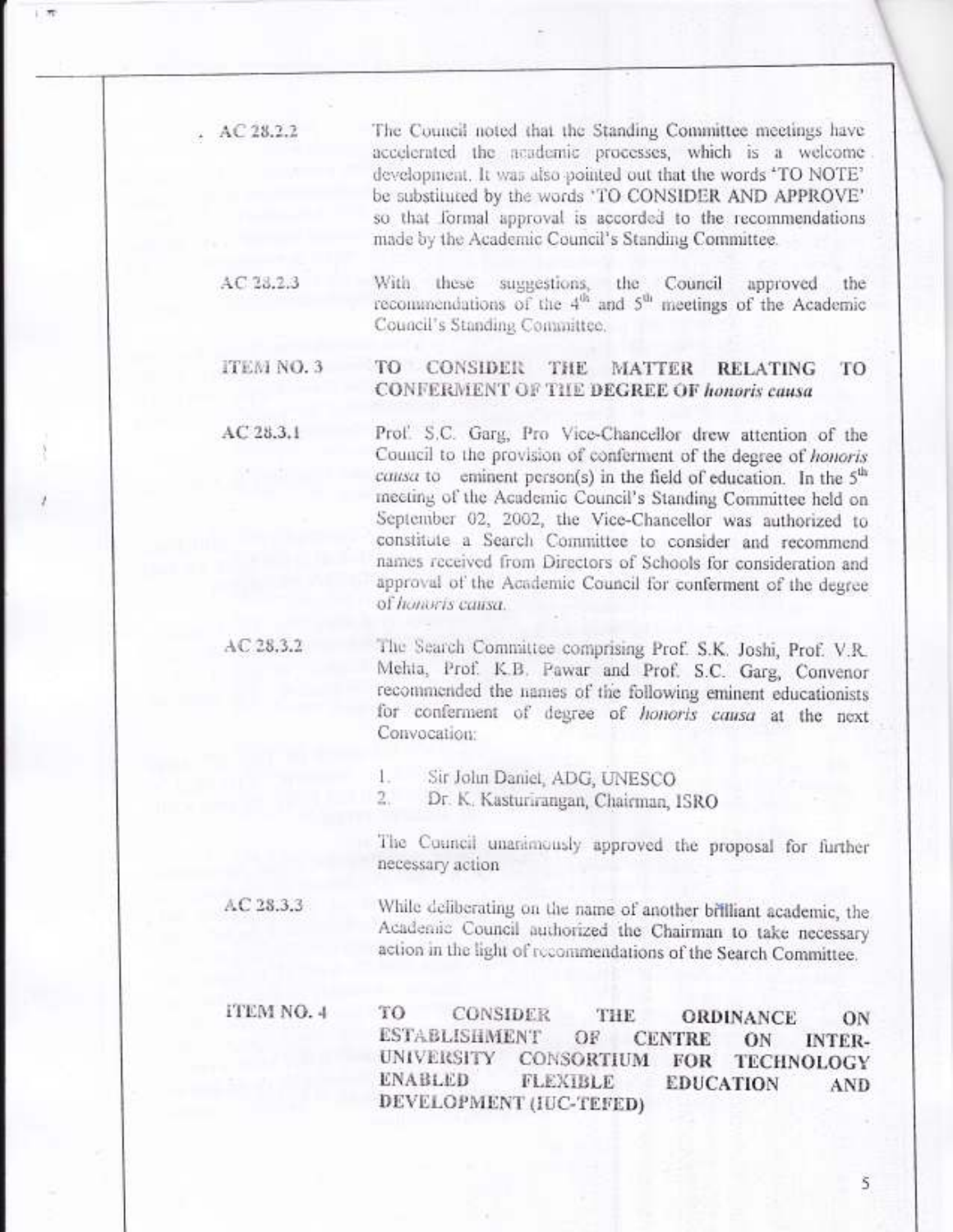$AC28.4.1$ 

Prof. S.C. Garg, Pro Vice-Chancellor made a brief presentation. He explained that the Board of Management has already approved the proposal and Consortium would be a stand-alone entity within the University and would be similar to those established by University Grants Commission, (IUCAA) and CSIR. The Council welcomed the proposal for establishment of an Inter-University Consortium by the University and emphasized that it was indeed an important decision, which should be implemented as early as possible.

While discussing the draft ordinance the following major  $AC28.4.2$ suggestions were made. The Consortium should be functionally vibrant and coordinate education, application and research in the specified area(s) with particular relevance to ODL. Since this is the first proposal for inter-university collaboration in emerging area of ICT, it would be desirable to make special provision for the founder Director of the consortium in terms of first tenure. However, it may also be desirable to ensure that the terms and conditions of the Director and his/her tenure should be in accordance with the Act & Statutes of the University.

AC 28.4.3 With the above suggestions, the Council approved the proposed Ordinance with minor changes and the provision that the first Director of the Consortium be appointed for a term of six years.

TO APPROVE THE PROGRAMME ITEM NO. 5 DESIGN AND DETAILED PROGRAMME REPORT FORM (PHASE-3) OF **THE** PG DIPLOMA IN **SCIENCE AND** TECHNOLOGY IN SOCIETY PROGRAMME

 $AC28.5.1$ The members noted that the Programme was very pertinent. However, there was a need to lay adequate emphasis, on development of scientific temper in the society. And in doing so, IGNOU should enlist the support of the experts in the field across the length and breadth of the country. It was also pointed out that some of the course content of the Programme was already covered in a course developed by the School of Social Sciences. The School of Sciences could peruse it and adapt, if The Chairman requested Programme Coordinator, possible. School of Sciences to take note of the valuable suggestions for inclusion in the Programme Syllabus.

 $AC28.5.2$ 

With these suggestions, the proposal was approved by the Academic Council.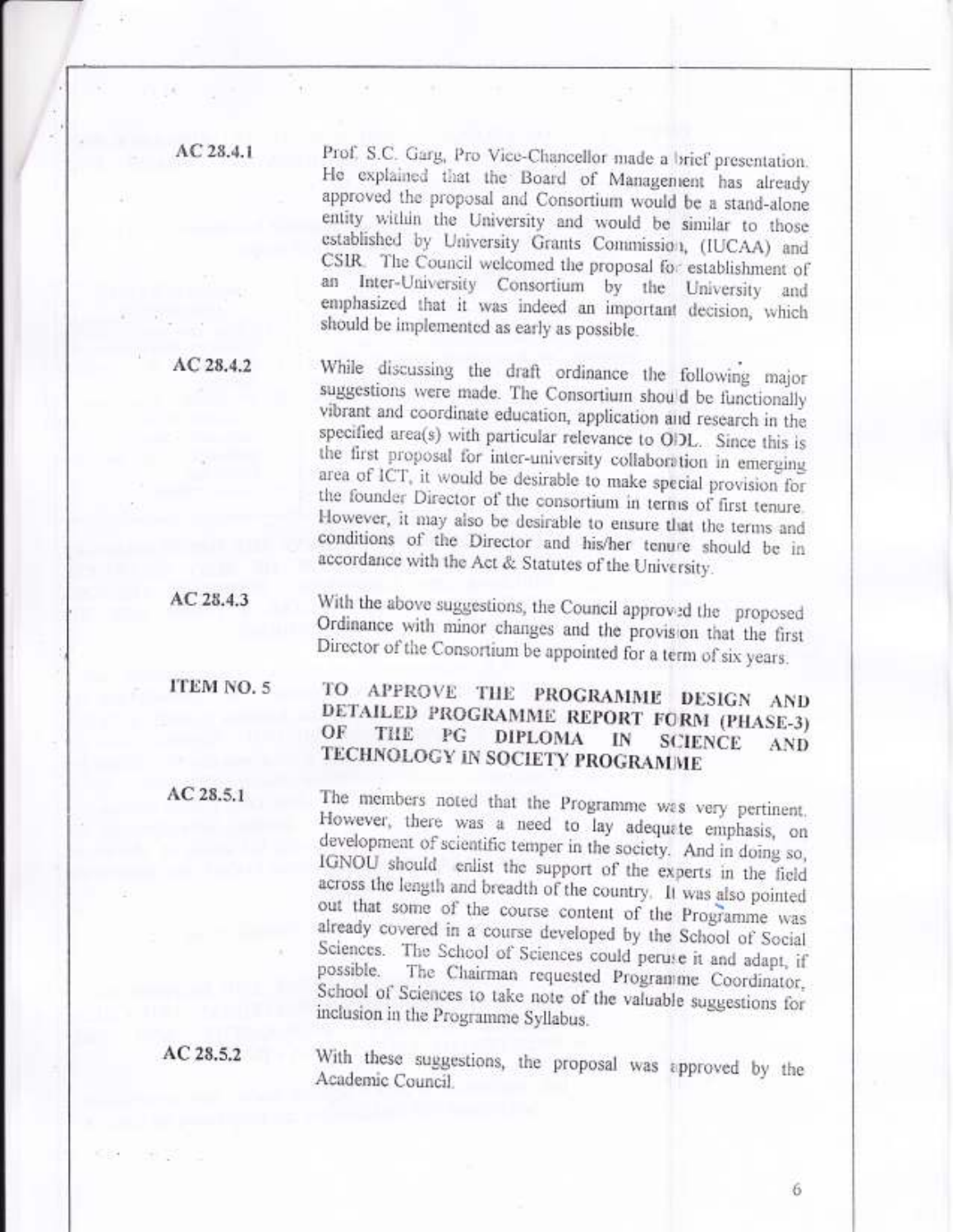#### ITEM NO. 6 **TO PROPOSE** AMENDMENT IN ORDINANCE NO.9  $(7)$  $(B)$   $(I)$   $ON$ "MODERATION **BOARD FOR MODERATING RESULTS"**

 $AC28.6.1$ 

The Council approved the proposed amendment in the existing Ordinance on Moderation Board as under:

| <b>EXISTING</b><br>PROVISION                                                                                                                                 | PROPOSED AMENDMENT                                                                                                                                                                                                                                               | <b>ORDINANCE AFTER</b><br><b>AMENDMENT</b>                                                                                                                                                                                                                                                                                     |
|--------------------------------------------------------------------------------------------------------------------------------------------------------------|------------------------------------------------------------------------------------------------------------------------------------------------------------------------------------------------------------------------------------------------------------------|--------------------------------------------------------------------------------------------------------------------------------------------------------------------------------------------------------------------------------------------------------------------------------------------------------------------------------|
| i) Pro-Vice-<br>Chancellor,<br>Chairnam<br>In charge of<br><b>SRE Division</b><br>ii) Director(s) of<br>concerned<br>School(s)<br>iii) Director<br>$(SR\&E)$ | i) Pro-Vice-Chancellor - Chairman<br>In charge of SRE Division<br>Director(s) of concerned School(s)<br>šE)<br>iii) Programme Coordinator/Discipline<br>Expert from the concerned faculty<br>to be nominated by the Vice-<br>Chancellor<br>Director (SR&E)<br>1V | i) Pro-Vice-Chancellor, - Chairman<br>In charge of SRE Division<br>ii).<br>Director(s) of<br>concerned<br>School(s)<br>ш)<br>Programme<br>Coordinator<br>Discipline<br>Expert from<br><b>HKI</b><br>concerned<br>faculty<br>bd<br>to.<br>nominated<br>by<br>1I <sub>IC</sub><br>Vice-<br>Chancellor<br>Director (SR&E)<br>DC). |

**ITEM NO. 7** TO CONSIDER AND APPROVE THE MINOR CHANGES IN PROGRAMME DESIGN OF POST GRADUATE DIPLOMA IN **GERIATRIC MEDICINE** (PGDGM) PRESENTED IN THE PHASE 3 FORM AND TO APPROVE ITS FINANCIAL NORMS

 $AC28.7.1$ Prof. A.K. Agarwal, Director, School of Health Sciences made a brief presentation on the proposal. He explained that the Programme was approved by the Academic Council in its 24<sup>th</sup> Meeting held on September 01, 2000. However, from the implementation point of view, a need was felt to redesign the Programme clubbing the theory courses in Courses 1 and 2 without disturbing the syllabus. Prof. Garg pointed out that the sub-committee formed by the Standing Committee of the Academic Council has gone through the details of the syllabi and has recommended that Academic Council may approve the proposal.

The proposal was approved by the Council. AC 28.7.2

ITEM NO. 8 TO CONSIDER AND APPROVE THE REVISED POST GRADUATE DIPLOMA IN MATERNAL AND CHILD **HEALTH** (PGDMCH) **PROGRAMME AND** THE RELATED IMPLEMENTATION CHANGES

 $AC28.8.1$ 

Director, School of Health Sciences made a brief presentation on the proposal. He explained that the Programme has been on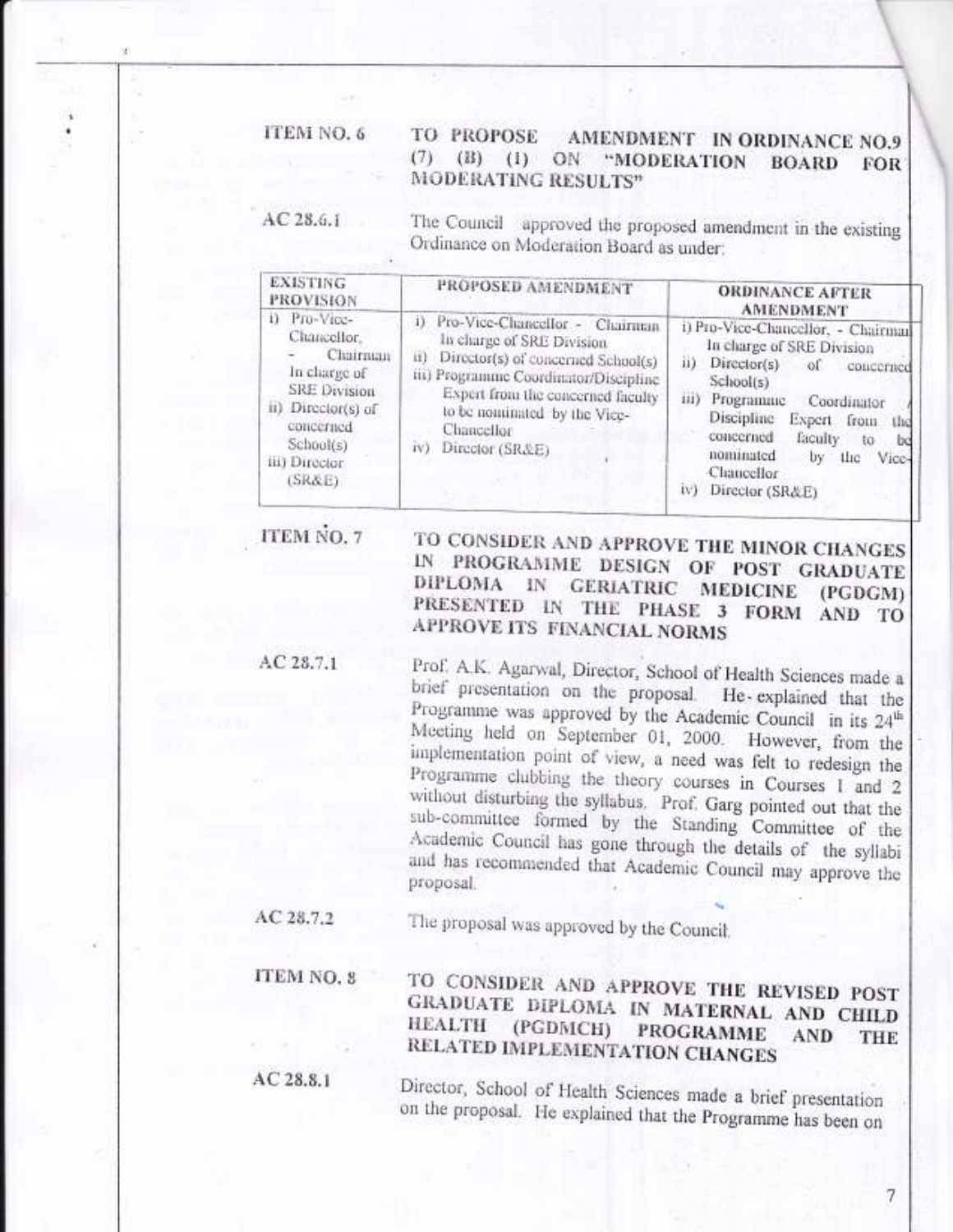offer since 1997. It is very popular and enrolments have grown continuously. The proposal before the present Council is for approval of the revised Course Structure of Post Graduate Diploma in Maternal and Child Health (PGOMCH). It was stated that the Sub-Committee of Academic Council's Standing Committee had considered the proposal and recommended the approval of proposal. As directed by the Standing Committee. both the old and new syllabi are placed for approval of the Academic Council.

AC 28.8.2

The Council considered the revised Post Graduate Diploma in Maternal and Child Health (PGDMCH) and approved the same.

### ITEM NO. 9 TO CONSIDER THE AMENDMENT IN "RE-ADMISSION" POLICY OF BACHELOR'S DEGREE PROGRAMME

 $AC28.9.1$ 

The item was taken up for discussion after a brief presentation by Prof. S.C. Garg, Pro Vice-Chancellor. It was explained that the norms already approved by the Academic Council provided for re-admission of students who fail in BDP Programme by paying a pro rata re-admission fee. However, this has led to an anomaly where a student is allowed another period of eight years in addition to the eight years provided for the completion of the programme, thus allowing a total of sixteen years. Since this was not intended, the BDP Coordination Committee suggested amendments to the above structure to allow only four semesters, that is, two years after re-admission. Further, the students who fail to register for one or two years in between, may be also allowed re-admission after charging full fee for the missed years in addition to the pro-rata course fee for re-admission. The proposal was approved by the Council

# ITEM NO. 10

#### TO **REPORT** THE. **AMENDMENT** IN THE METHODOLOGY FOR EVALUATION OF PROJECT **REPORTS**

AC 28.10.1

It was explained that amendment in the methodology for evaluation of Project Reports was already approved by the Vice-Chancellor. The matter is being reported to the Academic Council for information.

AC 28.10.2

The Academic Council noted the action taken by the Vice-Chancellor and confirmed the same for further implementation with the recommendation that the condition of 50% Project Report to be evaluated by internal faculty be made applicable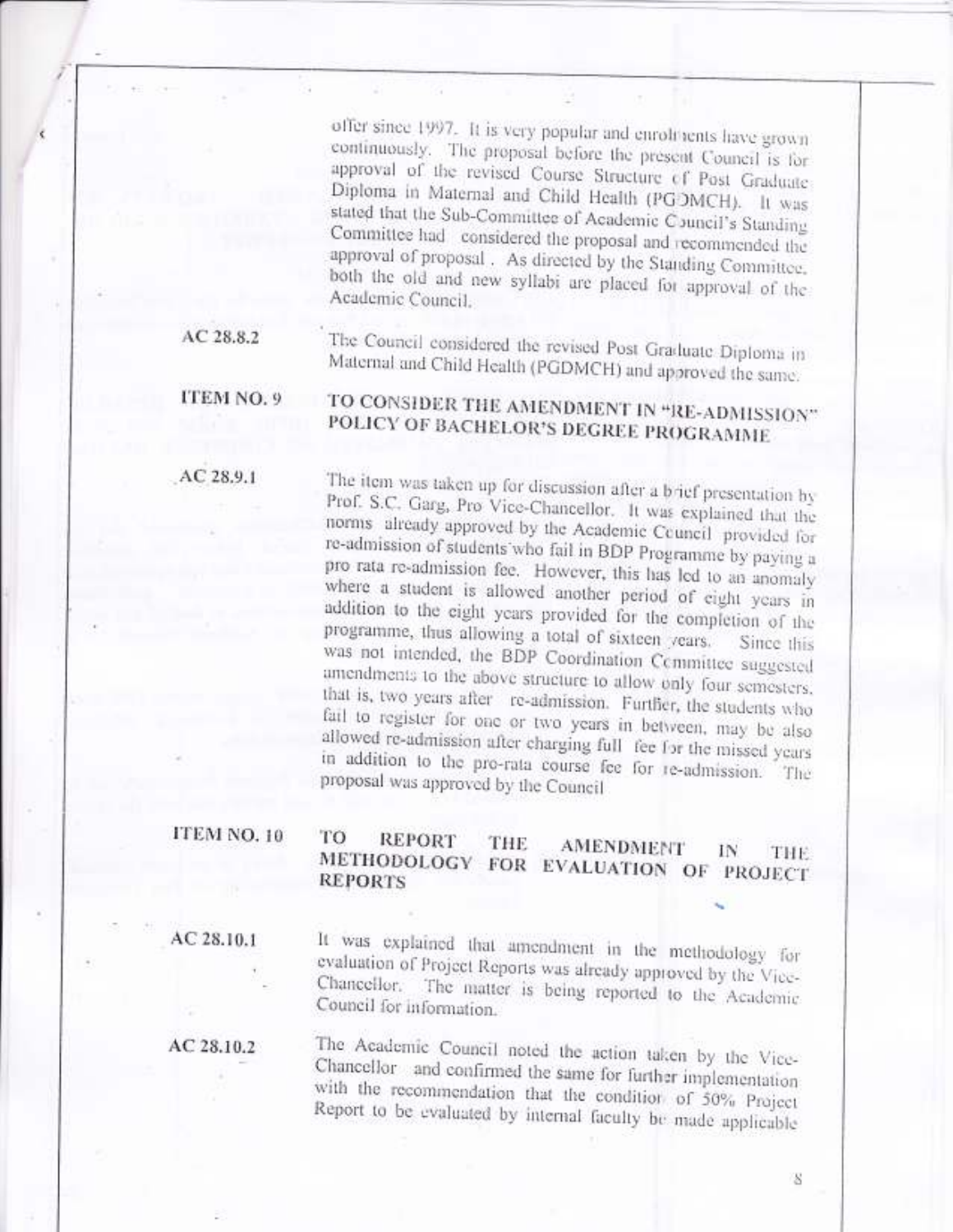uniformly to all programmes.

#### **ITEM NO.11** TO REPORT THE **"REVISED** PRO-RATA RE-**ADMISSION**  $FEE$ <sup>\*</sup>  $FOR$ **VARIOUS ACADEMIC** PROGRAMMES OF THE UNIVERSITY

 $AC28.11.1$ The Council noted the decisions taken by the Vice-Chancellor and approved the revised Pro-rata Readmission Fee as reflected in Annexure for implementation

### ITEM NO.12 TO CONSIDER AND APPROVE THE **DETAILED** PROGRAMME REPORT (DPR) FORM (PHASE-3) RELATING TO MASTER OF COMMERCE (M.COM. PROGRAMME)

### $AC28.12.1$

Prof. S.C. Garg, Pro Vice-Chancellor mentioned that the Programme Structure was placed before the Academic Programme Committee of the University and was approved in its meeting held on August 28, 2002 as a modular programme. The proposal had since been restructured as desired and entails 72 credits. It is placed before the Academic Council for its consideration and approval.

### $AC28.12.2$

After a brief discussion, the Council approved the DPR Form (Phase-3) in respect of Master of Commerce (M.Com.) Programme with following recommendations:

- (1) To maintain modularity, the Diploma Programmes will be offered in the first year so that learners can avail the facility of exit point.
- (2) Additional Courses will be offered in core and optional papers for completion of requirement of Post Graduate - Degree.